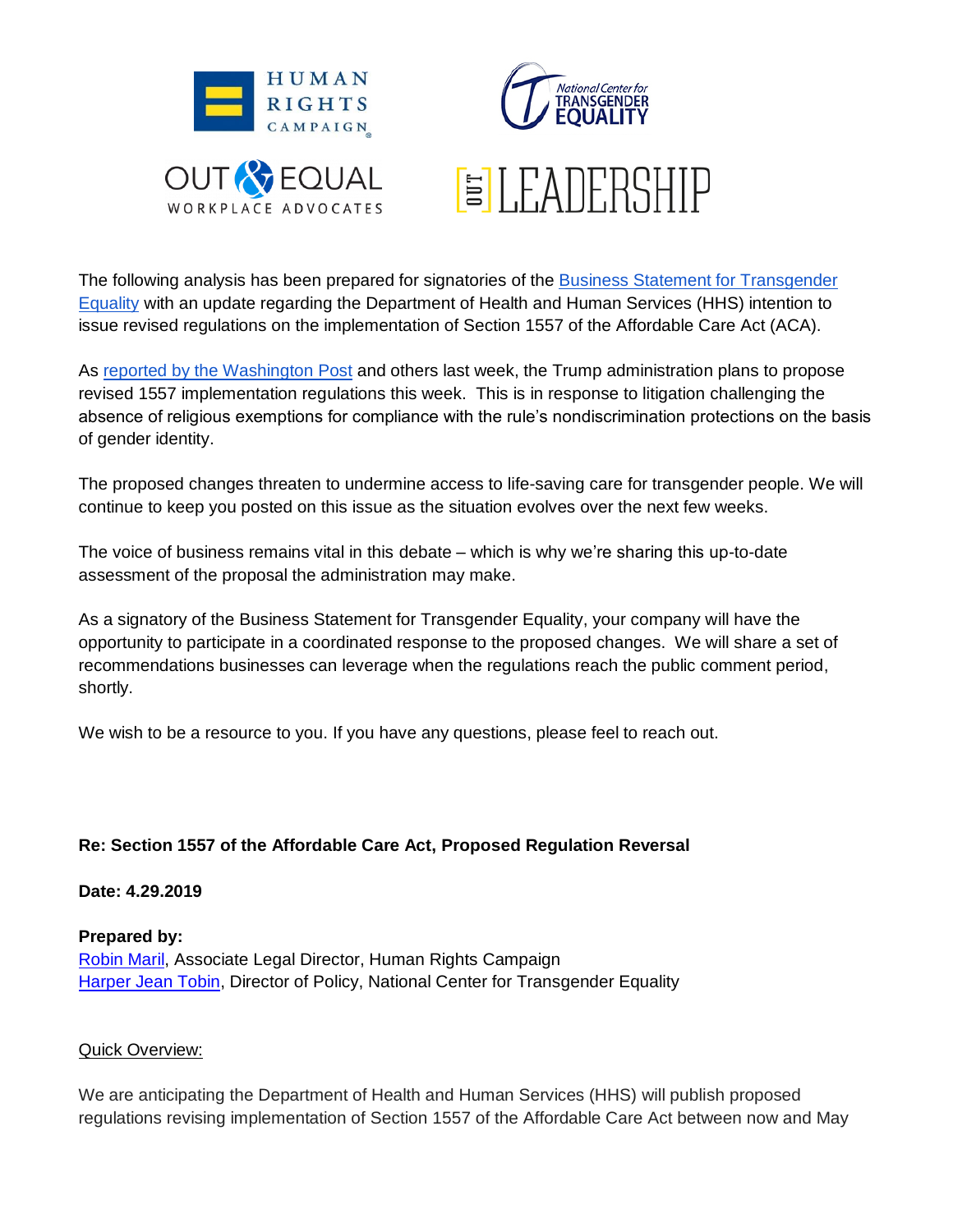2<sup>nd</sup>. This is in response to litigation challenging the rule's nondiscrimination protections on the basis of gender identity and including, but not limited to, the absence of broad religious exemptions.

*Background* **--** Section 1557 of the Affordable Care Act (ACA) prohibits discrimination on the basis of race, color, national origin, sex, age, or disability in certain health programs or activities. This landmark provision is the first of its kind to include protections from discrimination on the basis of sex in the context of healthcare. The definition of "on the basis of sex" has been consistently interpreted by numerous federal courts and agencies to include discrimination on the basis of sex stereotyping and gender identity. HHS has accepted complaints of gender identity and sex stereotyping discrimination since 2012 and codified this interpretation in 2016.

*Status* -- The proposed regulation has been under review within the Executive Branch since spring 2018. HHS informed the court on 04/05/2019 that they would likely be publishing the rule within three weeks.

*What it is likely to contain* -- We believe that the proposed regulation will remove all recognition of protections on the basis of gender identity and sex stereotyping. It may expressly state that sex discrimination does not include gender identity or sex stereotyping/sexual orientation discrimination. It may also contain new religious and/or conscience exemptions.

## Lengthier Discussion:

# *Overview and Current Status*

Section 1557 of the Affordable Care Act (ACA) prohibits discrimination on the basis of race, color, national origin, sex, age, or disability in certain health programs or activities. This landmark provision is the first of its kind to include protections from discrimination on the basis of sex in the context of healthcare. The definition of "sex" has been consistently interpreted by numerous federal courts and agencies to include discrimination on the basis of sex stereotyping and gender identity. The Office of Civil Rights in the Department of Health and Human Services (HHS) has recognized this interpretation and began accepting complaints and conducting investigations of gender identity and stereotyping discrimination as early as  $2012.<sup>1</sup>$  In 2016, HHS published a final regulation interpreting the statutory prohibition of discrimination on the basis of sex to include sex characteristics, gender identity and sex stereotyping including some types of discrimination on the basis of sexual orientation.<sup>2</sup> These critical protections have been a true sea change for lesbian, gay, bisexual, transgender, and queer (LGBTQ) people seeking healthcare, prompting many provider institutions and insurers to update their own policies and staff training.

On December 31, 2016 a federal judge in the Northern District of Texas issued an injunction in response to a lawsuit brought by eight states and three private healthcare providers challenging the Section 1557

http://www.washingtonblade.com/content/files/2012/08/101981113-Response-on-LGBT-People-in-Sec-1557-in-the-Affordable-Care-Act-from-the-U-S-Dept-of-Health-and-Human-Services.pdf (last accessed September 12, 2014). <sup>2</sup> *Nondiscrimination in Health Programs and Activities*, 81 FR 31375 (May 18, 2016).

  $1$  Letter from Leon Rodriguez, Dir., Office of Civil Rights, Dep't of Health and Human Services, to Maya Rupert, Fed. Policy Director, Nat'l Center for Lesbian Rights (July 12, 2012) available at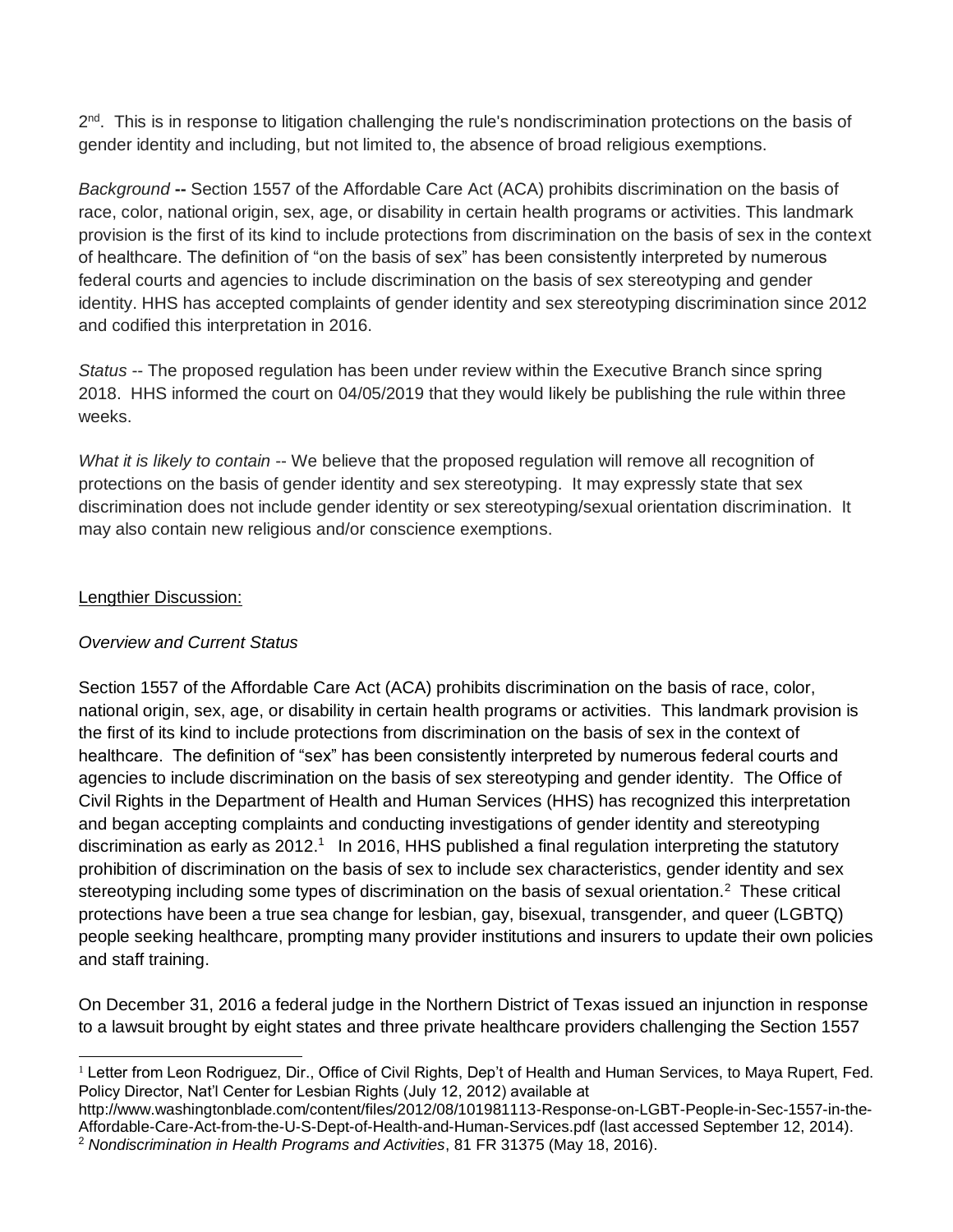regulations. The court halted enforcement by HHS of key provisions of the regulations impacting the LGBTQ community including the prohibition of discrimination on the basis of gender identity. Private litigation by patients and insured individuals to enforce Section 1557 has continued, with every other court concluding that the statute protect transgender individuals. On April 5, 2019 HHS provided a status report to the Texas court indicating that a proposed rule was forthcoming.

# *The Impact of 1557 on the LGBTQ Community*

These protections have served as a critical tool in closing the healthcare gap facing so many in the LGBTQ community, particularly transgender people. Studies have consistently shown that transgender people face startlingly high rates of discrimination when seeking health care. This discrimination takes the form of hostile treatment or harassment, disparate treatment, or in some cases flat out denial of care. In a recent study 33 percent of transgender respondents reported a negative health care experience, including 24 percent who were required to educate their health care provider as to proper standards of care, 8 percent who were refused transition-related care, 6 percent who were verbally harassed, and 1 percent who were sexually assaulted.<sup>3</sup> This pervasive discrimination also deters many transgender and gender nonconforming patients from seeking the health care they need – even when faced with a life threatening condition.

Section 1557 prohibits this type of harmful discrimination by health care providers. Discrimination on the basis of gender identity under Section 1557 as previously interpreted by HHS includes: blanket exclusions on any transition– related healthcare services; the denial or limitation of coverage for services used for gender transition when those services would normally be covered when treating an nontransition related health condition; and the refusal to cover treatment that is typically associated with one, particular, gender, because of apparent discrepencies between an individual's current gender and what is listed in their medical records or on a personal form of identification. If an insurance company provides coverage for a particular treatment of any condition, the carrier cannot refuse to cover the same treatment because it is sought after by a transgender or gender non-conforming individual, or because it is being utilized in the treatment of gender dysphoria. Section 1557 also requires that providers treat individuals in a manner consistent with their gender identity, including in access to health care facilities. Wherever people are separated or labeled by gender, people are to be treated according to their selfidentified gender.

The 2016 implementing regulation also provides some protections from discrimination on the basis of sexual orientation to the extent that the discrimination experienced is based on sex stereotyping. Any adverse action based on the belief that women and men dress, act, or behave in a certain way is unlawful sex stereotyping discrimination under this regulation. For example, it would be unlawful for a health care provider to discriminate against a male patient because he is a man in a relationship with another man and they believe men should only date women. The regulation further clarifies that discrimination on the basis of intersex traits or atypical sex characteristics is prohibited sex discrimination, ensuring protection for the approximately 1.7% of the population born with variations in biology that transcend typical notions of male and female (referred to as *Intersex* or as a *Difference of Sex Development*).

<sup>3</sup> NATIONAL CENTER FOR TRANSGENDER EQUALITY, THE REPORT OF THE 2015 U.S. TRANSGENDER SURVEY 97 (2016), http://www.transequality.org/sites/default/files/docs/usts/USTS%20Full%20Report%20-%20FINAL%201.6.17.pdf.